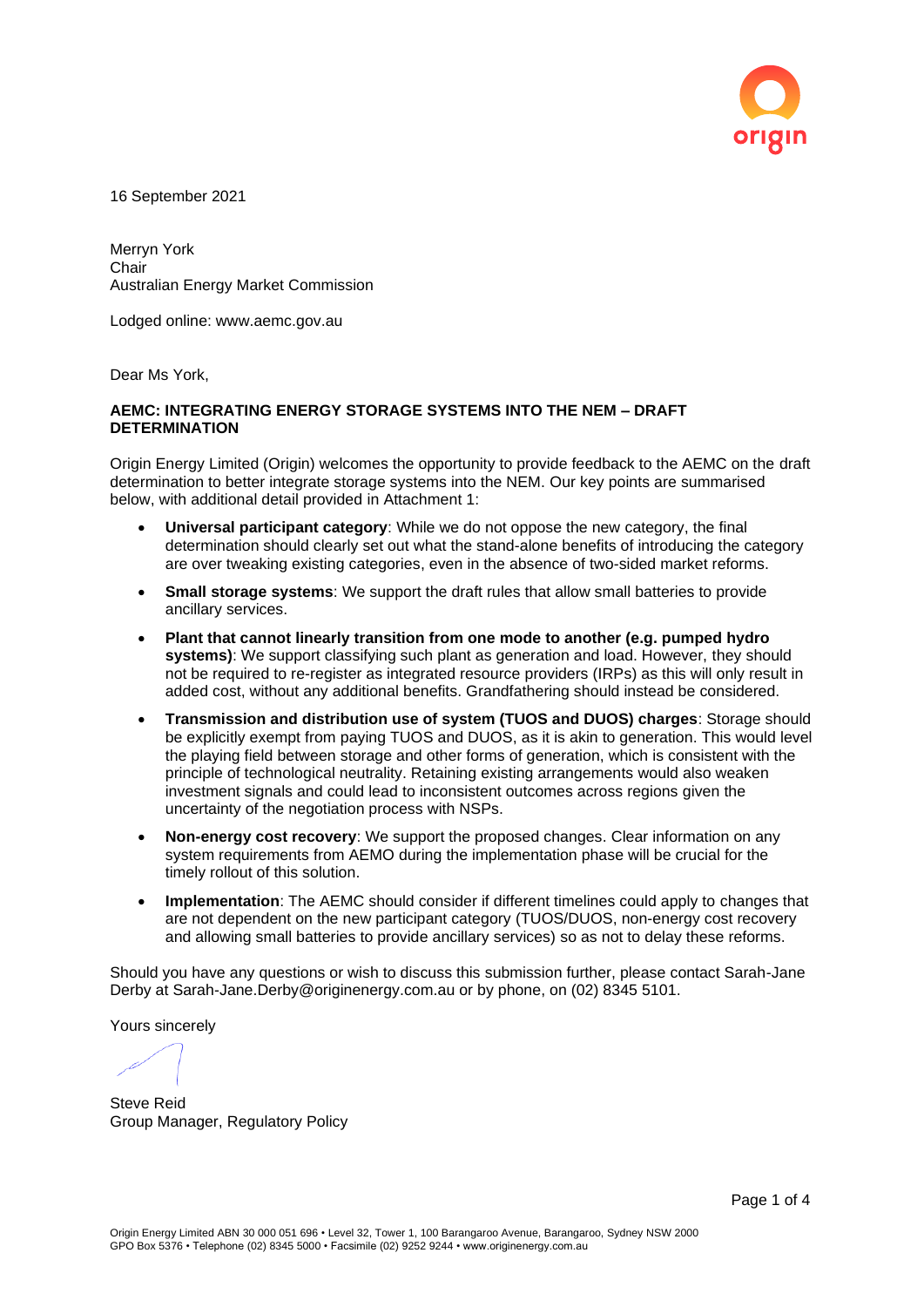## **Attachment 1: Submission detail**

Storage systems will play an increasingly crucial role in supporting the energy transition. It is important that the regulatory framework leverages the unique characteristics of these systems, small and gridscale, firming renewables and providing ancillary services such as network support to alleviate congestion or frequency control to maintain system security. Origin therefore supports removing barriers to investment and clarifying how energy storage systems participate in the NEM.

Specifically, we **support** the following aspects of the draft rule:

- The ability for small batteries to provide ancillary services.
- The general clarifications provided for registration and classification, including for hybrid and DC-coupled systems, except for the points below.
- The non-energy cost recovery changes.

We **do not support** the following aspects, however:

- The approach to TUOS and DUOS charges.
- Requiring plant that cannot linearly transition from one mode to another to register as IRPs.

We expand on these points in Table 1 below.

| <b>Topic</b>                             | <b>Origin views</b>                                                                                                                                                                                                                                                                                                                                                                                                                                                                                                      |
|------------------------------------------|--------------------------------------------------------------------------------------------------------------------------------------------------------------------------------------------------------------------------------------------------------------------------------------------------------------------------------------------------------------------------------------------------------------------------------------------------------------------------------------------------------------------------|
| Universal<br>participant<br>category     | The draft determination notes that the new participant category aligns with<br>the possible future direction foreshadowed by the ESB towards a trader-<br>services model.                                                                                                                                                                                                                                                                                                                                                |
|                                          | However, there is no explicit recommendation or detail on a move to a<br>$\bullet$<br>trader-services model, nor does the ESB clearly state a way forward for<br>progressing this work.                                                                                                                                                                                                                                                                                                                                  |
|                                          | Given the level of uncertainty around this reform, we do not consider that<br>$\bullet$<br>the AEMC's decisions should be guided by the need to ensure consistency<br>with a trader-services model.                                                                                                                                                                                                                                                                                                                      |
|                                          | To provide confidence that the introduction of the new universal participant<br>٠<br>category is in the long-term interest of consumers, the final determination<br>should clearly assess its net benefits as a standalone change, even absent<br>the move to a trader-services model.                                                                                                                                                                                                                                   |
| Small storage<br>systems                 | We support the draft rules to allow <5MW batteries/storage to provide<br>$\bullet$<br>ancillary services such as frequency control ancillary services (FCAS).<br>This will better capture the value small batteries can bring to supporting the<br>٠<br>NEM, beyond providing energy.<br>Origin notes that allowing small batteries to provide ancillary services can<br>$\bullet$<br>be achieved without a change in participant category.<br>The draft determination states that this would not be consistent with the |
|                                          | long-term goal of the trader-services model. However, this model is still be<br>examined, as noted above.                                                                                                                                                                                                                                                                                                                                                                                                                |
| Plant that cannot<br>linearly transition | We agree plant that cannot linearly transition from one mode to another,<br>$\bullet$<br>such as pumped hydro systems, should be exempt from classifying as an<br>integrated resource unit. We support allowing AEMO to classify such plant<br>as generation and load, as is current practice.                                                                                                                                                                                                                           |
|                                          | In light of this, we do not support requiring existing plant to re-register as<br>$\bullet$<br>an integrated resource provider. This would involve administrative changes<br>(i.e. moving to a single category and seeking an exemption from AEMO)                                                                                                                                                                                                                                                                       |

## **Table 1: Feedback on key aspects of the draft determination**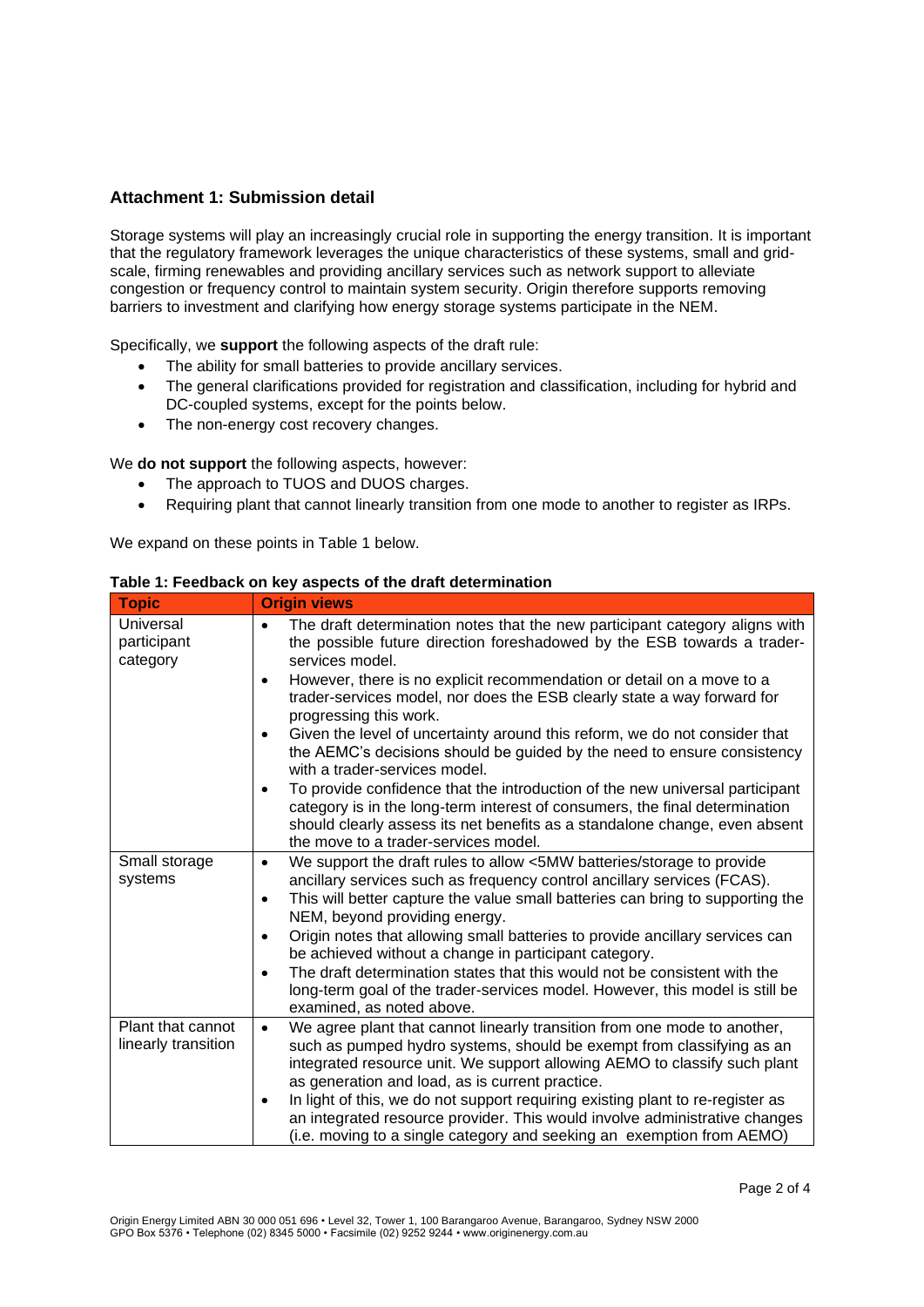|                 | for no clear benefits since re-registration would not lead to practical or<br>operational improvements associated with a bi-directional classification.<br>Existing pumped hydro systems' registration and classification<br>$\bullet$<br>arrangements should therefore be grandfathered for life.<br>If the AEMC chooses not to grandfather existing pumped hydro systems,<br>$\bullet$<br>then they should be automatically re-registered as IRPs, consistent with<br>the approach taken for MSGAs.                                                                                                                                                                                                                                                                                                                                                                                                                                                                                                                                                                                                                                                                                                                                                                                                                                                                                                                                                                  |
|-----------------|------------------------------------------------------------------------------------------------------------------------------------------------------------------------------------------------------------------------------------------------------------------------------------------------------------------------------------------------------------------------------------------------------------------------------------------------------------------------------------------------------------------------------------------------------------------------------------------------------------------------------------------------------------------------------------------------------------------------------------------------------------------------------------------------------------------------------------------------------------------------------------------------------------------------------------------------------------------------------------------------------------------------------------------------------------------------------------------------------------------------------------------------------------------------------------------------------------------------------------------------------------------------------------------------------------------------------------------------------------------------------------------------------------------------------------------------------------------------|
| TUOS and DUOS   | The rules should explicitly exempt storage from paying TUOS and DUOS                                                                                                                                                                                                                                                                                                                                                                                                                                                                                                                                                                                                                                                                                                                                                                                                                                                                                                                                                                                                                                                                                                                                                                                                                                                                                                                                                                                                   |
|                 | At present, storage proponents face uncertainty as the rules are not clear<br>$\bullet$<br>on how each NSP will assess whether storage is exempt from paying UOS<br>charges through the negotiated process.<br>Proponents do not know if they will face these charges until negotiations<br>$\bullet$<br>are complete, and there is a risk that outcomes could vary from NSP to<br>NSP. This uncertainty can dampen investment, with the potential for<br>inconsistent outcomes across the NEM could also lead to inefficient<br>locational signals. The draft rule does not address these issues.<br>In further assessing this issue, the AEMC should take into account that<br>$\bullet$<br>storage is akin to generation in practice:<br>Batteries arbitrage between the cost of energy (through storage) and<br>$\circ$<br>the return from using that energy to generate electricity. This is similar<br>to how a gas-fired generator arbitrages between the cost of energy<br>(gas) and the return from using that energy to generate electricity.<br>In other words, the load requirements for storage are comparable to<br>$\circ$<br>the energy generators use to produce electricity, rather than end-<br>consumer demand.<br>Storage is also unlikely to be acting as a load during reliability events<br>$\circ$<br>given that prices would be high. In fact, storage is incentivised to<br>alleviate tight demand-supply situations by acting as a peaking |
|                 | generator instead.<br>Given that generators do not pay TUOS and DUOS, storage should<br>$\bullet$<br>therefore also be explicitly exempt from paying these charges to maintain<br>consistency with how generators are treated in the NER – this is consistent<br>with the principle of technological neutrality.<br>Furthermore, treating storage as an end consumer risks overpayment of<br>$\bullet$<br>UOS - once by the storage proponent when storing electricity, and again<br>by end customers who later consume that stored electricity.                                                                                                                                                                                                                                                                                                                                                                                                                                                                                                                                                                                                                                                                                                                                                                                                                                                                                                                       |
|                 |                                                                                                                                                                                                                                                                                                                                                                                                                                                                                                                                                                                                                                                                                                                                                                                                                                                                                                                                                                                                                                                                                                                                                                                                                                                                                                                                                                                                                                                                        |
|                 | Alternative to provide clarity for storage proponents<br>Our preference is for the rules to explicitly exempt storage from paying<br>these charges. However, if the AEMC decides not to do so, the final rules<br>should still aim to provide clarity and certainty for proponents so as not to<br>dampen investment signals.<br>One option would be for the rules to explicitly exempt storage from paying<br>$\bullet$<br>UOS by default, but still allow for negotiation between proponents and                                                                                                                                                                                                                                                                                                                                                                                                                                                                                                                                                                                                                                                                                                                                                                                                                                                                                                                                                                     |
|                 | NSPs to charge these fees by exception.<br>The criteria for triggering negotiation could be set out in the rules or in<br>guidelines administered by the AER. The criteria could reflect the<br>exceptional circumstances in which it may be appropriate for storage to<br>pay UOS.                                                                                                                                                                                                                                                                                                                                                                                                                                                                                                                                                                                                                                                                                                                                                                                                                                                                                                                                                                                                                                                                                                                                                                                    |
| Non-energy cost | We support the proposed solution and consider it should be implemented<br>$\bullet$                                                                                                                                                                                                                                                                                                                                                                                                                                                                                                                                                                                                                                                                                                                                                                                                                                                                                                                                                                                                                                                                                                                                                                                                                                                                                                                                                                                    |
| recovery        | on an enduring basis.<br>As with other rules that require significant system changes, to ensure<br>$\bullet$<br>timely implementation, AEMO should be expedient in providing information<br>to market participants on the likely system requirements.                                                                                                                                                                                                                                                                                                                                                                                                                                                                                                                                                                                                                                                                                                                                                                                                                                                                                                                                                                                                                                                                                                                                                                                                                  |